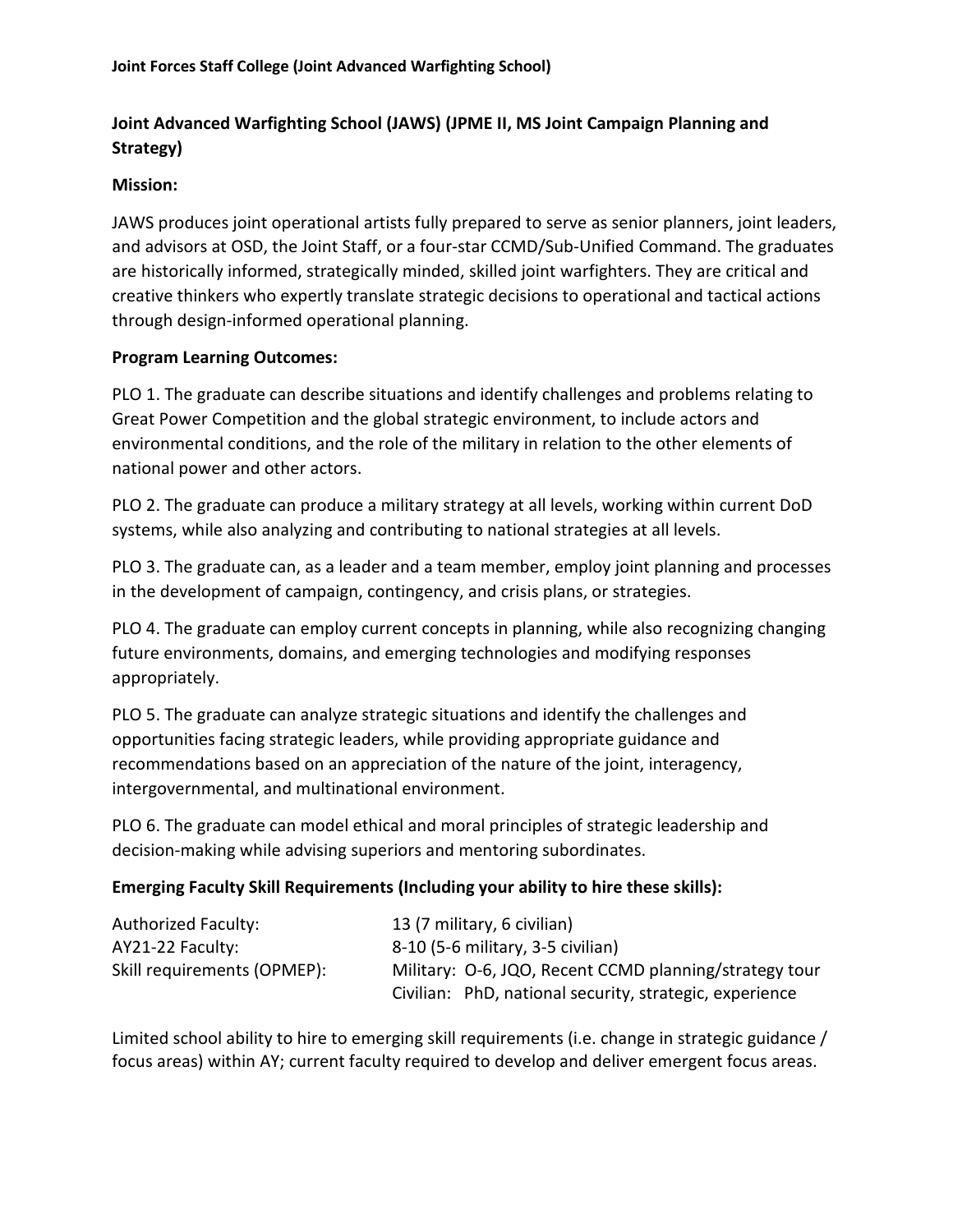#### **Curriculum Overview**

The JAWS Mission of "producing operational artists" who are "historically informed, strategically minded, skilled joint warfighters," and "critical and creative thinkers," is accomplished through JAWS' integrated curriculum of four primary Fields of Study: Theory & History (TH), Strategy (ST), Operational Art & Campaign Planning (OP), and Joint Synthesis (JS). This aligns to the University description of Core Curriculum, and the JAWS Mission aligns to OPMEP requirements through the JAWS Program Learning Outcomes (PLOs).

The JAWS' core courses for AY2023 are delivered through an integrated curriculum with an integrated faculty approach. All students take the exact same Program except for the Research Seminar. The Program focus on educating skilled campaign planners drives the need for extensive student collaboration within the curriculum – mirroring the synchronization, coordination, and integration required of personnel, resources, and capabilities in unified action to achieve unity of effort (*Joint Publication 1*). Within the curriculum, the faculty carefully link instruction among the various fields of study to introduce, reinforce, and master the desired knowledge, skills, and abilities required by the PLOs more effectively.